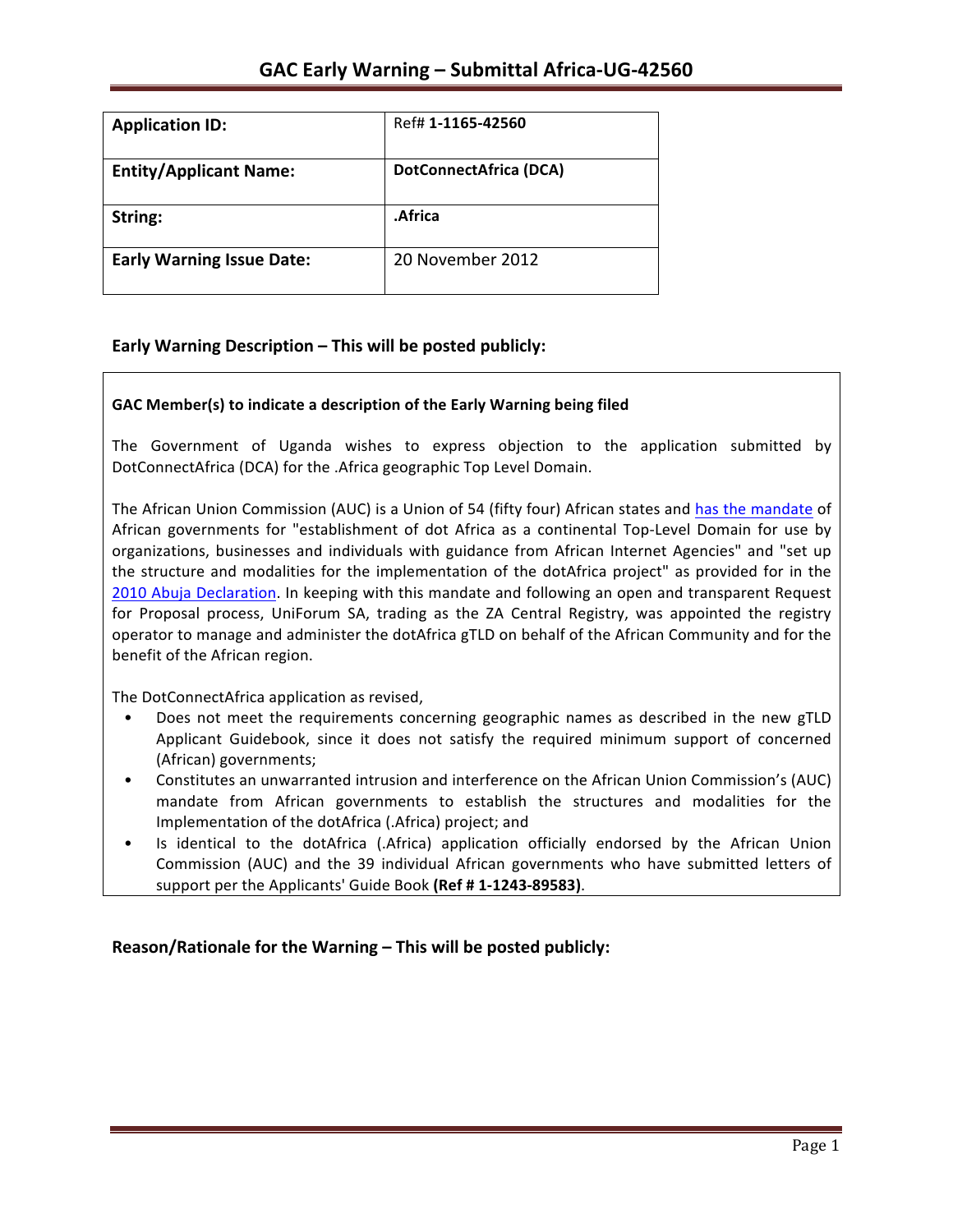### GAC Member(s) to indicate the reason and rationale for the Early Warning being filed.

The African Union (AU) and several African countries have supported and endorsed the application by UniForum (Ref # 1-1243-89583), which was selected through a transparent process conducted by the African Union Commission, as directed by the AU CITMC (Communications and Information Technology Ministerial Conference). The African Union has taken steps to ensure that Uniforum will operate .Africa for the public good of the people of Africa, and will put in place sufficient checks and balances for the protection of interests and rights of African governments and the pan-African community.

The Government of Uganda ,therefore, hereby records its objection to the DotConnectAfrica application which is competing with the UniForum application that has the support and endorsement of the African Union and an overwhelming number of African governments.

### 1. **DCA's Application lacks the requisite Government Support**

- Paragraph 2.2.1.4.2 of the Applicants' Guidebook prescribes that certain applied-for-strings may qualify as "Geographic Names" and must therefore be accompanied by documentation of support or non-objection from the relevant governments or public authorities. In particular, the guidebook requires at least 60% of the relevant national governments in a region to provide documentation in support of new applications for geographic strings and there must be no more than one written statement of objection.
- Africa is a clearly designated geographic region as defined in the UNESCO "Composition of macro geographical (continental) regions, geographical sub-regions, and selected economic and other groupings" list. In this regard the designation of the official AUC endorsed dotAfrica (.Africa) TLD string application as a geographic name is therefore technically and procedurally correct. The "geographic evaluation process" that this application is subject to, provides sufficient checks and balances for the protection of interests and rights of African governments and the pan-African community.
- The issue as to whether DCA's application for the .dotAfrica string (1-1165-42560) will constitute a geographic name as outlined in the Applicant's Guidebook is uncertain, notwithstanding the fact that the applicant itself has designated the application as a "geographic name".
- According to the Applicant's Guidebook (section 2-18) "Strings that *include but do not match a* Geographic Name will not be considered geographic names as defined in section 2.2.1.4.2 and *therefore will not require documentation of government support in the evaluation process"*, which used to be the case of DCA's application before being amended. Now, after amendment, it is identical to the AUC-endorsed application and must be regarded as a geographic name for purposes of evaluation. Consequently, it must be subject to the criteria and rules applicable to the evaluation of geographic names, including government support.
- In contrast to the DCA application, the AUC's officially endorsed dotAfrica (.Africa) geographic application (1-1243-89583) has the support of over 39 (thirty nine) individual national governments in Africa, which exceeds the minimum governmental support prescribed by ICANN for new geographic strings.

### **2. Unwarranted Interference and Intrusion**

DCA's application constitutes an unwarranted intrusion and interference with the mandate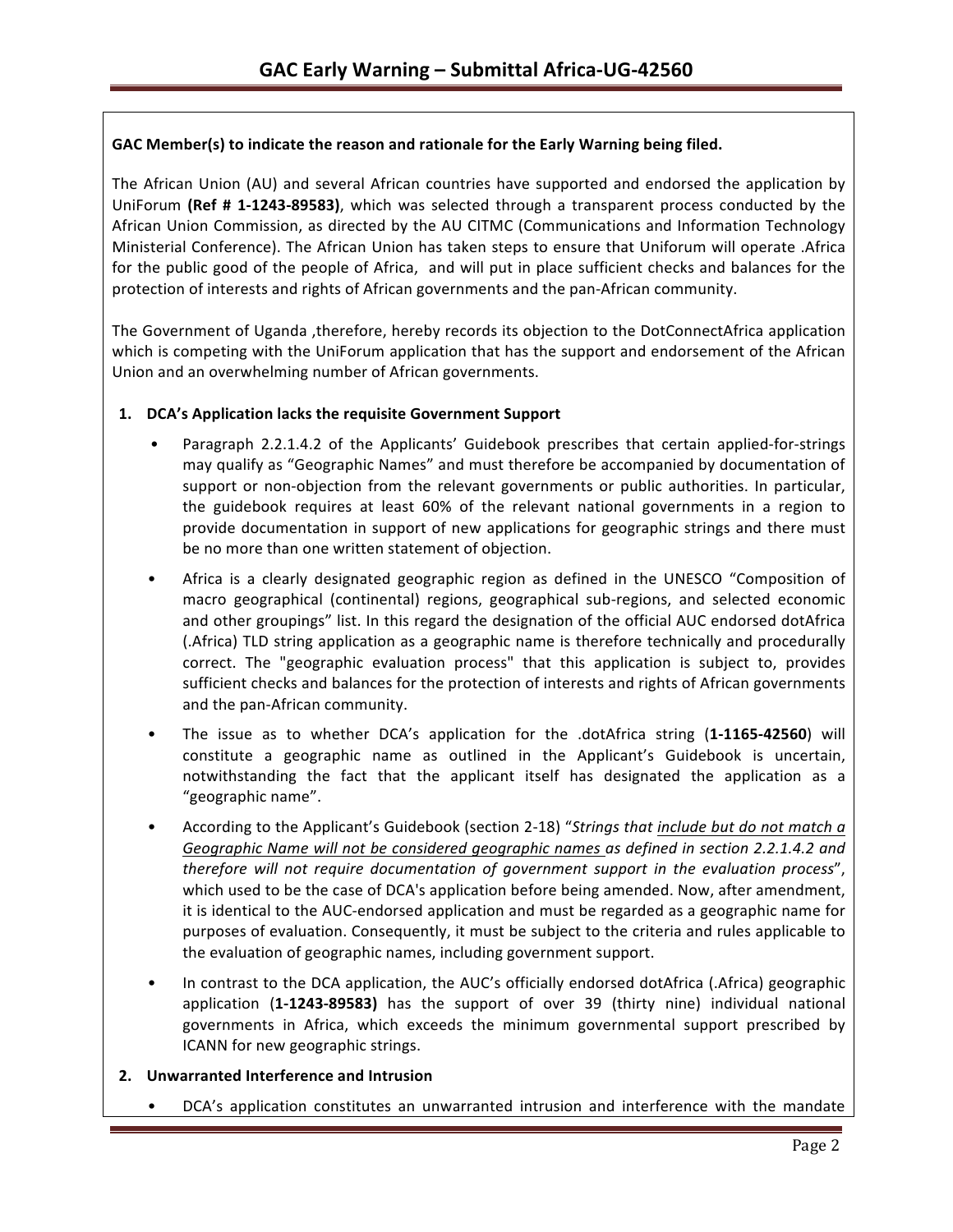given to the AUC by African Head of States and African Ministers responsible for Communication and Information Technologies. In this regard the AUC has been mandated to establish dotAfrica (.Africa) as a continental Top-Level Domain for use by organisations, businesses and individuals with guidance from African Internet Agencies; and in doing so to set up the structures and modalities for the implementation of the dotAfrica (.Africa) project. DCA's persistent interference in this process is likely to have substantive political, economic and social repercussions in Africa.

### **3. Confusing Similarity**

- DCA's applied for string (.Africa) is identical to the dotAfrica (.Africa) geographic application as officially endorsed by the AUC. Should DCA's application be allowed to proceed, it is likely to deceive and/or confuse the public into believing that the AUC is associated with, or endorses their application, which is clearly not the case.
- In particular, it is contended that the amended DCA's . Africa application does not sufficiently differentiate itself from the AUC's endorsed dotAfrica (.Africa) geographic application and will therefore confuse and deceive the public.

## **Possible Remediation steps for Applicant – This will be posted publicly:**

GAC Member(s) to identify possible remediation steps to be taken by the applicant

- The applicant should withdraw the application based on the information provided above.
- The applicant should engage in a discussion with the AUC to agree on how the applicant's experience in the Internet field can be utilized to further benefit the African continent in ways that will not conflict with positions taken by the African Governments.

# **Further Notes from GAC Member(s) (Optional) – This will be posted publicly:**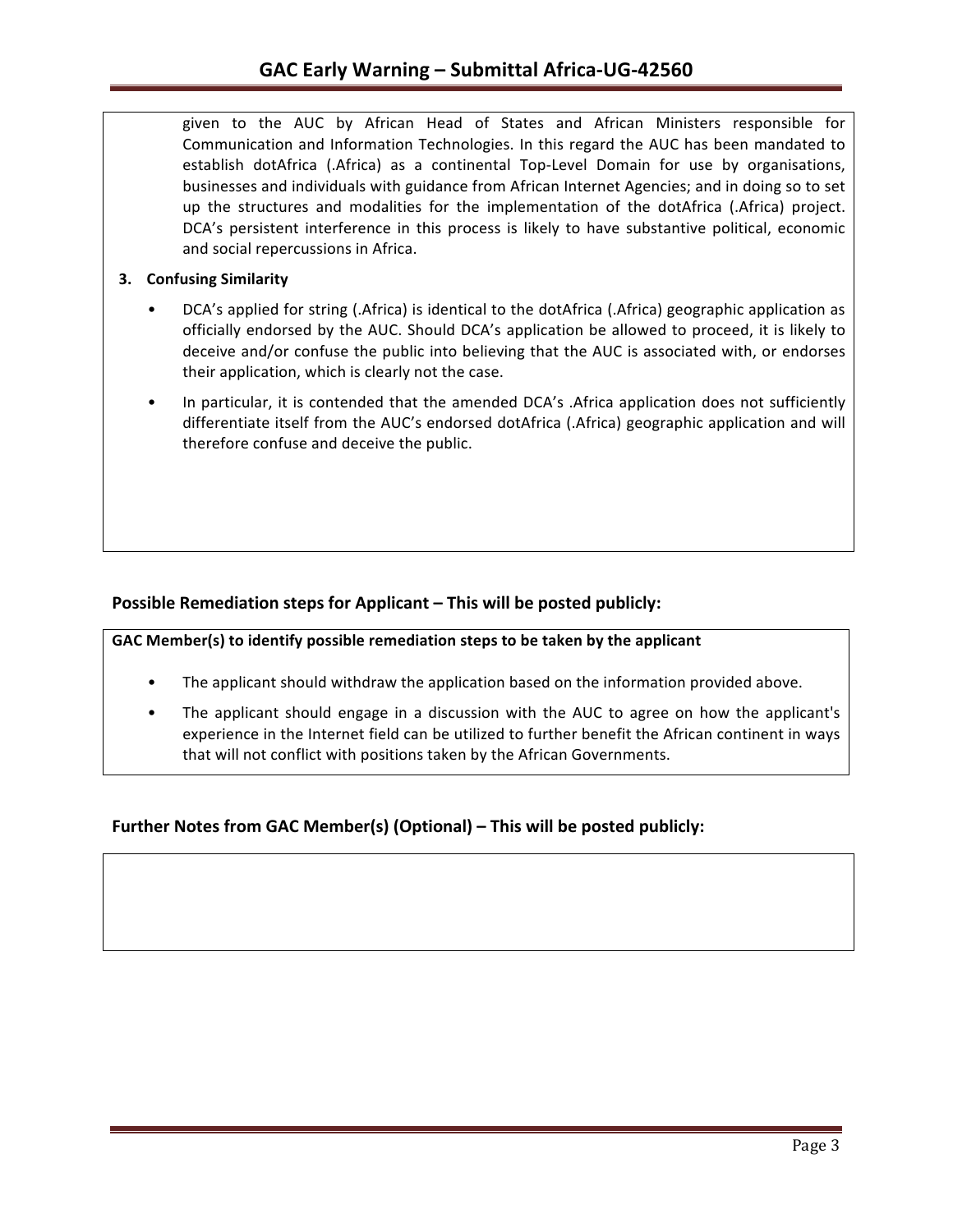# **INFORMATION FOR APPLICANTS**

# **About GAC Early Warning**

The GAC Early Warning is a notice only. It is not a formal objection, nor does it directly lead to a process that can result in rejection of the application. However, a GAC Early Warning should be taken seriously as it raises the likelihood that the application could be the subject of GAC Advice on New gTLDs or of a formal objection at a later stage in the process. Refer to section 1.1.2.4 of the Applicant Guidebook (http://newgtlds.icann.org/en/applicants/agb) for more information on GAC Early Warning.

# **Instructions if you receive the Early Warning**

**ICANN** strongly encourages you work with relevant parties as soon as possible to address the concerns **voiced in the GAC Early Warning.** 

### **Asking questions about your GAC Early Warning**

If you have questions or need clarification about your GAC Early Warning, please contact gacearlywarning@gac.icann.org. As highlighted above, ICANN strongly encourages you to contact gacearlywarning@gac.icann.org as soon as practicable regarding the issues identified in the Early Warning. 

### **Continuing with your application**

If you choose to continue with the application, then the "Applicant's Response" section below should be completed. In this section, you should notify the GAC of intended actions, including the expected completion date. This completed form should then be sent to gacearlywarning@gac.icann.org. If your remediation steps involve submitting requests for changes to your application, see the change request process at http://newgtlds.icann.org/en/applicants/customer-service/change-requests.

In the absence of a response, ICANN will continue to process the application as submitted.

### **Withdrawing your application**

If you choose to withdraw your application within the 21-day window to be eligible for a refund of 80% of the evaluation fee (USD 148,000), please follow the withdrawal process published at http://newgtlds.icann.org/en/applicants/customer-service/withdrawal-refund. Note that an application can still be withdrawn after the 21-day time period; however, the available refund amount is reduced. See section 1.5 of the Applicant Guidebook.

## For questions please contact: gacearlywarning@gac.icann.org